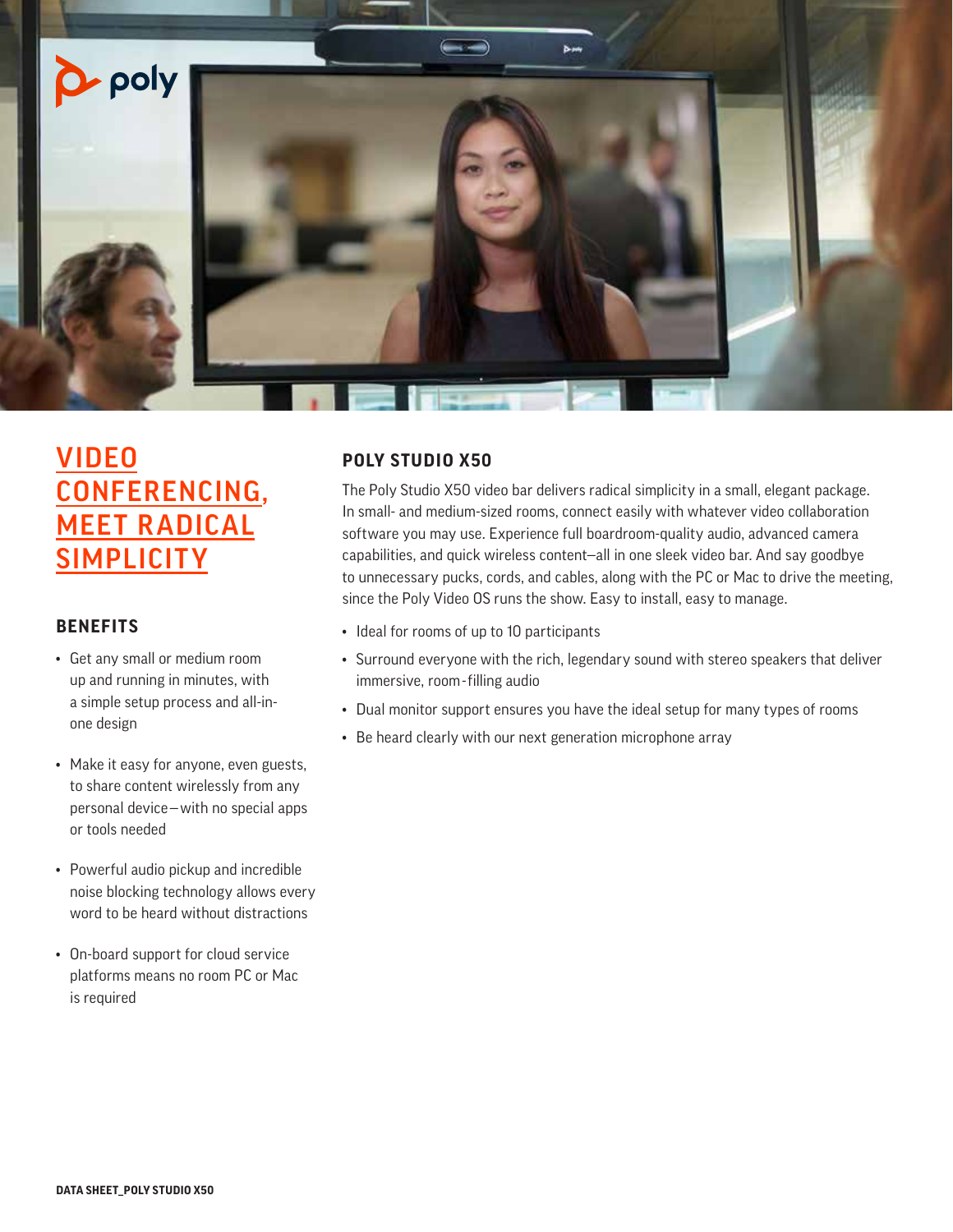# <u>POLY</u> **IO X50**

# **SPECIFICATIONS**

#### **PRODUCT SPECIFICATIONS**

Package includes:

- Poly Studio X50
- Cable bundle
- Wall mount
- Privacy cover

#### **VIDEO STANDARDS AND PROTOCOLS**

• H.264 AVC, H.264 High Profile, H.265

### **VIDEO INPUT**

• 1x HDMI

#### **VIDEO OUT**

- 2x HDMI
- Touch display compatible

#### **PEOPLE VIDEO RESOLUTION**

- 4K, 30 fps (TX and RX) from 2048 Kbps
- 1080p, 60 fps from 1740 Kbps
- 1080p, 30 fps from 1024 Kbps
- 720p, 60 fps from 832 Kbps
- 720p, 30 fps from 512 Kbps

# **CONTENT VIDEO RESOLUTION**

- Input
- UHD (3840 x 2160)
- HD (1920 x 1080p)
- WSXGA+ (1680 x 1050)
- UXGA (1600 x 1200)
- SXGA (1280 x 1024)
- WXGA (1280 x 768)
- HD (1280 x 720p)
- XGA (1024 x 768)
- SVGA (800 x 600)
- Output
- UHD (3840 x 2160)
- WUXGA (1920 x 1200)
- HD (1920 x 1080)
- WSXGA+ (1680 x 1050)
- SXGA+ (1400 x 1050)
- SXGA (1280 x 1024)
- HD (1280 x 720)
- XGA (1024 x 768)
- Content frame rate
- 5–60 fps (up to 4K resolution at 15 fps in call)

## **CONTENT SHARING**

- Poly content app
- Apple Airplay
- Miracast
- HDMI input
- Whiteboarding

#### **CAMERA**

- 5x digital zoom
- 120° FOV
- UHD 2160p (4K) capture resolution
- Automatic people framing

## **AUDIO INPUT**

- 3x MEMS microphones, plus 2x 2nd order microphones
- 1x HDMI
- $\cdot$  1x 3.5 mm line-in\*

#### **AUDIO OUTPUT**

- Stereo speakers
- $\cdot$  1x 3.5 mm line-out\*

### **OTHER INTERFACES**

- 2x USB-A (3.0)
- 1x USB-C
- Bluetooth 5.0
- WiFi 802.11a/b/g/n/ac (MIMO) Multi-channel Concurrency

#### **AUDIO STANDARDS AND PROTOCOLS**

- 22 kHz bandwidth with Polycom Siren 22 technology, AAC-LD (TIP calls), G.719
- 14 kHz bandwidth with Polycom Siren 14 technology, G.722.1 Annex C
- 7 kHz bandwidth with G.722, G.722.1
- 3.4 kHz bandwidth with G.711, G.728, G.729A

#### **NETWORK**

- $\cdot$  IPv4
- 1x 10/100/1G Ethernet
- Auto-MDIX
- H.323 and/or SIP up to 6 Mbps running Poly Video App
- Polycom Lost Packet Recovery (LPR) technology
- Dynamic bandwidth allocation
- Reconfigurable MTU size
- Web proxy support—Basic, Digest, and NTLM
- Simple Certificate Enrollment Protocol (SCEP)